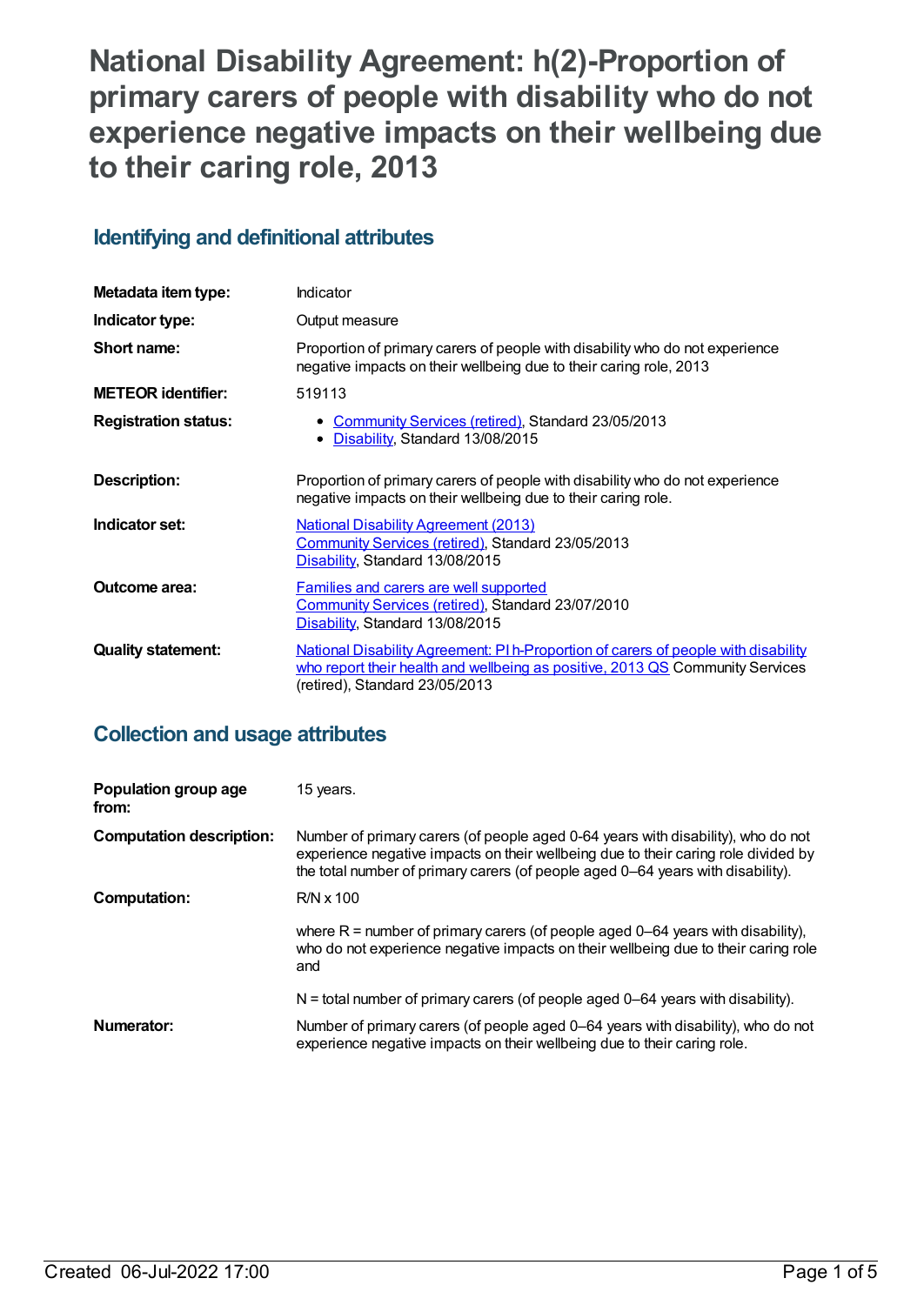### **Data Element**

'Impact of caring role on on carer wellbeing' indicator

### **Data Source**

ABS Survey of [Disability,](https://meteor.aihw.gov.au/content/445288) Ageing and Carers (SDAC), 2009

### **Data Element / Data Set**

### **Data Element**

Cared accommodation identifier

### **Data Source**

ABS Survey of [Disability,](https://meteor.aihw.gov.au/content/445288) Ageing and Carers (SDAC), 2009

### **Data Element / Data Set**

**Data Element**

Carer status (2003 definition)

**Data Source**

ABS Survey of [Disability,](https://meteor.aihw.gov.au/content/445288) Ageing and Carers (SDAC), 2009

### **Data Element / Data Set**

### **Data Element**

Carer status (2009 definition)

**Data Source**

ABS Survey of [Disability,](https://meteor.aihw.gov.au/content/445288) Ageing and Carers (SDAC), 2009

### **Data Element / Data Set**

Person-age, total years N[NN]

### **Data Source**

ABS Survey of [Disability,](https://meteor.aihw.gov.au/content/445288) Ageing and Carers (SDAC), 2009

**Denominator:** Total number of primary carers (of people aged 0–64 years with disability).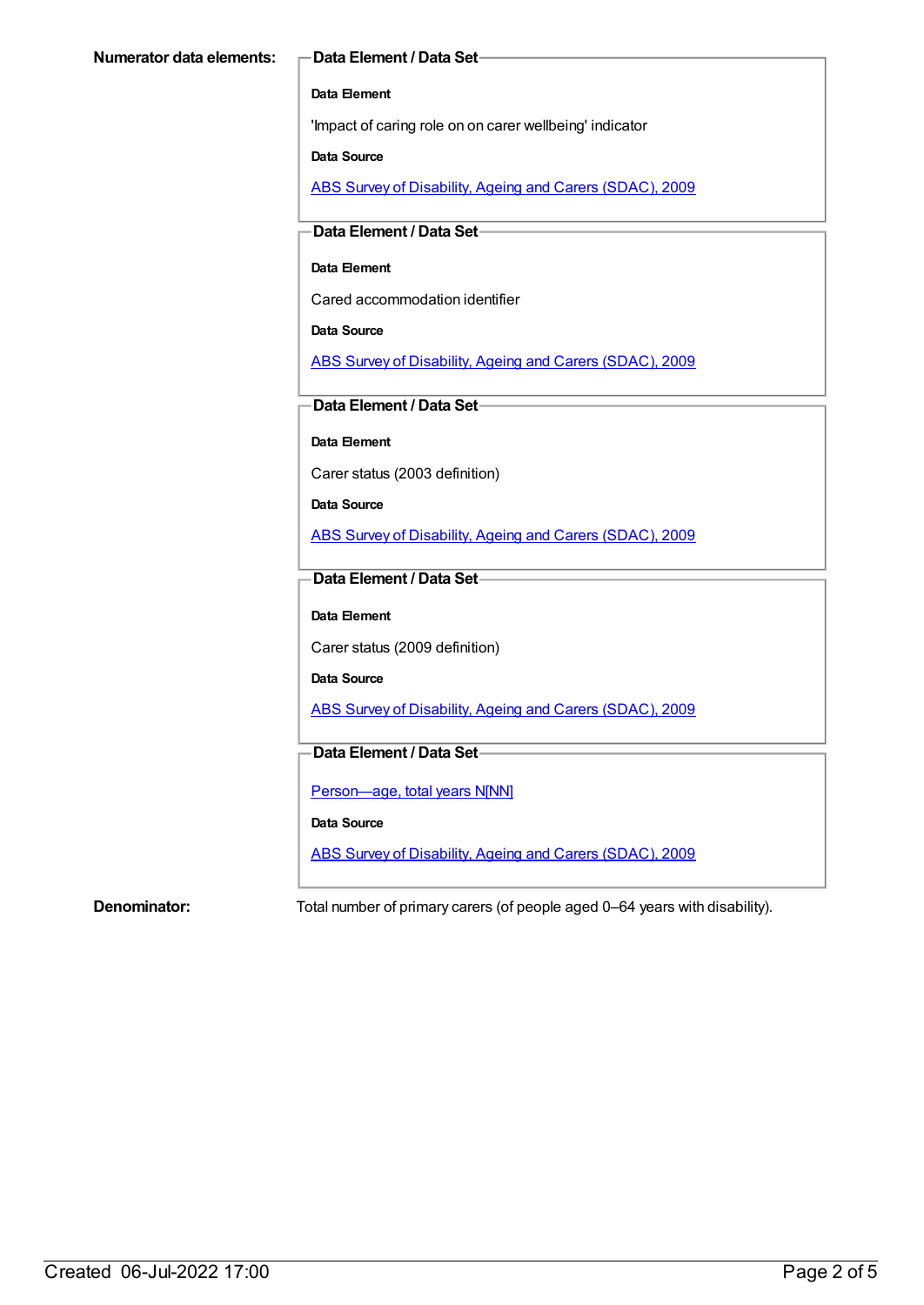| Denominator data                        | Data Element / Data Set-                                                                                                                         |
|-----------------------------------------|--------------------------------------------------------------------------------------------------------------------------------------------------|
| elements:                               | Data Element                                                                                                                                     |
|                                         | Carer status (2003 definition)                                                                                                                   |
|                                         | Data Source                                                                                                                                      |
|                                         | ABS Survey of Disability, Ageing and Carers (SDAC), 2009                                                                                         |
|                                         | -Data Element / Data Set-                                                                                                                        |
|                                         | Data Element                                                                                                                                     |
|                                         | Cared accommodation identifier                                                                                                                   |
|                                         | Data Source                                                                                                                                      |
|                                         | ABS Survey of Disability, Ageing and Carers (SDAC), 2009                                                                                         |
|                                         | Data Element / Data Set-                                                                                                                         |
|                                         | Data Element                                                                                                                                     |
|                                         | Carer status (2009 definition)                                                                                                                   |
|                                         | Data Source                                                                                                                                      |
|                                         | ABS Survey of Disability, Ageing and Carers (SDAC), 2009                                                                                         |
|                                         | Data Element / Data Set-                                                                                                                         |
|                                         | Person-age, total years N[NN]                                                                                                                    |
|                                         | <b>Data Source</b>                                                                                                                               |
|                                         | ABS Survey of Disability, Ageing and Carers (SDAC), 2009                                                                                         |
| Disaggregation:                         | 2009 data (2009 definition for current year reporting and 2003 definition for time<br>series), by State/Territory, by:                           |
|                                         | • Carer sex by carer age group (15-44, 45-64, 65 years and over, subtotal 15-<br>64 years, total)                                                |
|                                         | • Carer remoteness area (major cities, other, total)                                                                                             |
|                                         | 2009 data by State/Territory, by:                                                                                                                |
|                                         | • main recipient of care age group (0-14, 15-44, 45-64, total 0-64 years)                                                                        |
|                                         | 2009 data nationally, by:                                                                                                                        |
|                                         | • Carer remoteness area (major cities, inner regional, outer regional, remote,<br>total)                                                         |
|                                         | • Carer country of birth (Australia, other English speaking countries, all English<br>speaking countries, non-English speaking countries, total) |
|                                         | 2003 data by State/Territory, by:                                                                                                                |
|                                         | • Carer sex by carer age group (15-44, 45-64, 65 years and over, subtotal 15-<br>64 years, total)                                                |
|                                         | • Carer remoteness area (major cities, other, total)                                                                                             |
| <b>Disaggregation data</b><br>elements: | Data Element / Data Set-                                                                                                                         |
|                                         | Data Element                                                                                                                                     |
|                                         | 'Main recipient of care age group' indicator                                                                                                     |
|                                         | Data Source                                                                                                                                      |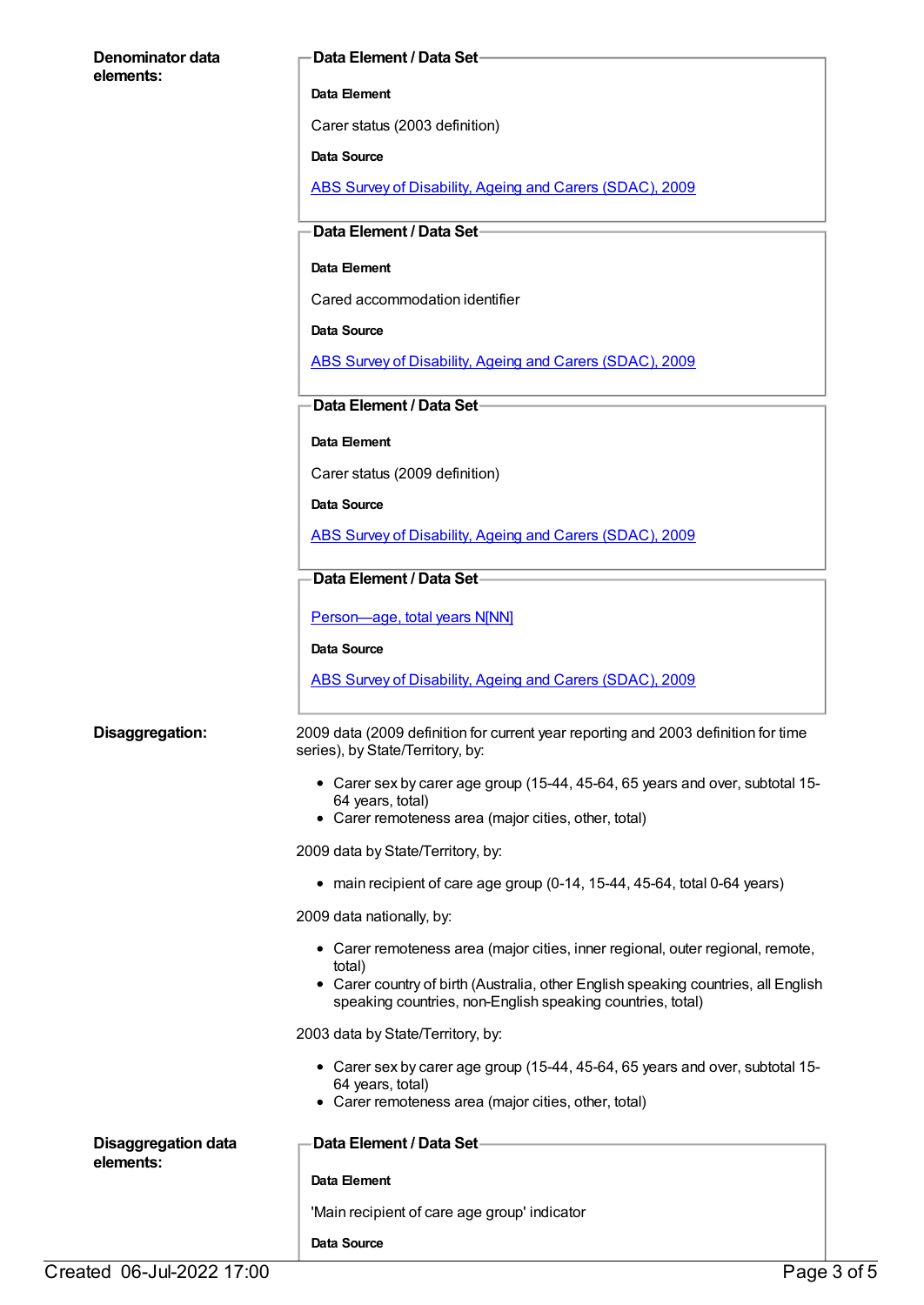### ABS Survey of [Disability,](https://meteor.aihw.gov.au/content/445288) Ageing and Carers (SDAC), 2009

### **Data Element / Data Set**

**Data Element**

Carer status (2003 definition)

**Data Source**

ABS Survey of [Disability,](https://meteor.aihw.gov.au/content/445288) Ageing and Carers (SDAC), 2009

### **Data Element / Data Set**

**Data Element**

Carer status (2009 definition)

**Data Source**

ABS Survey of [Disability,](https://meteor.aihw.gov.au/content/445288) Ageing and Carers (SDAC), 2009

**Data Element / Data Set**

[Person—sex,](https://meteor.aihw.gov.au/content/270263) code N

**Data Source**

ABS Survey of [Disability,](https://meteor.aihw.gov.au/content/445288) Ageing and Carers (SDAC), 2009

### **Data Element / Data Set**

[Person—Australian](https://meteor.aihw.gov.au/content/286919) state/territory identifier, code N

**Data Source**

ABS Survey of [Disability,](https://meteor.aihw.gov.au/content/445288) Ageing and Carers (SDAC), 2009

**Data Element / Data Set**

[Person—age,](https://meteor.aihw.gov.au/content/303794) total years N[NN]

### **Data Element / Data Set**

[Person—country](https://meteor.aihw.gov.au/content/370943) of birth, code (SACC 2008) NNNN

**Data Source**

ABS Survey of [Disability,](https://meteor.aihw.gov.au/content/445288) Ageing and Carers (SDAC), 2009

**Data Element / Data Set**

[Person—geographic](https://meteor.aihw.gov.au/content/489826) remoteness, classification (ASGC-RA) N

**Data Source**

ABS Survey of [Disability,](https://meteor.aihw.gov.au/content/445288) Ageing and Carers (SDAC), 2009

**Comments:** ABS Survey of Disability, Ageing and Carers (SDAC) 2003 used for time series.

Data disaggregation will depend on reliability of estimates.